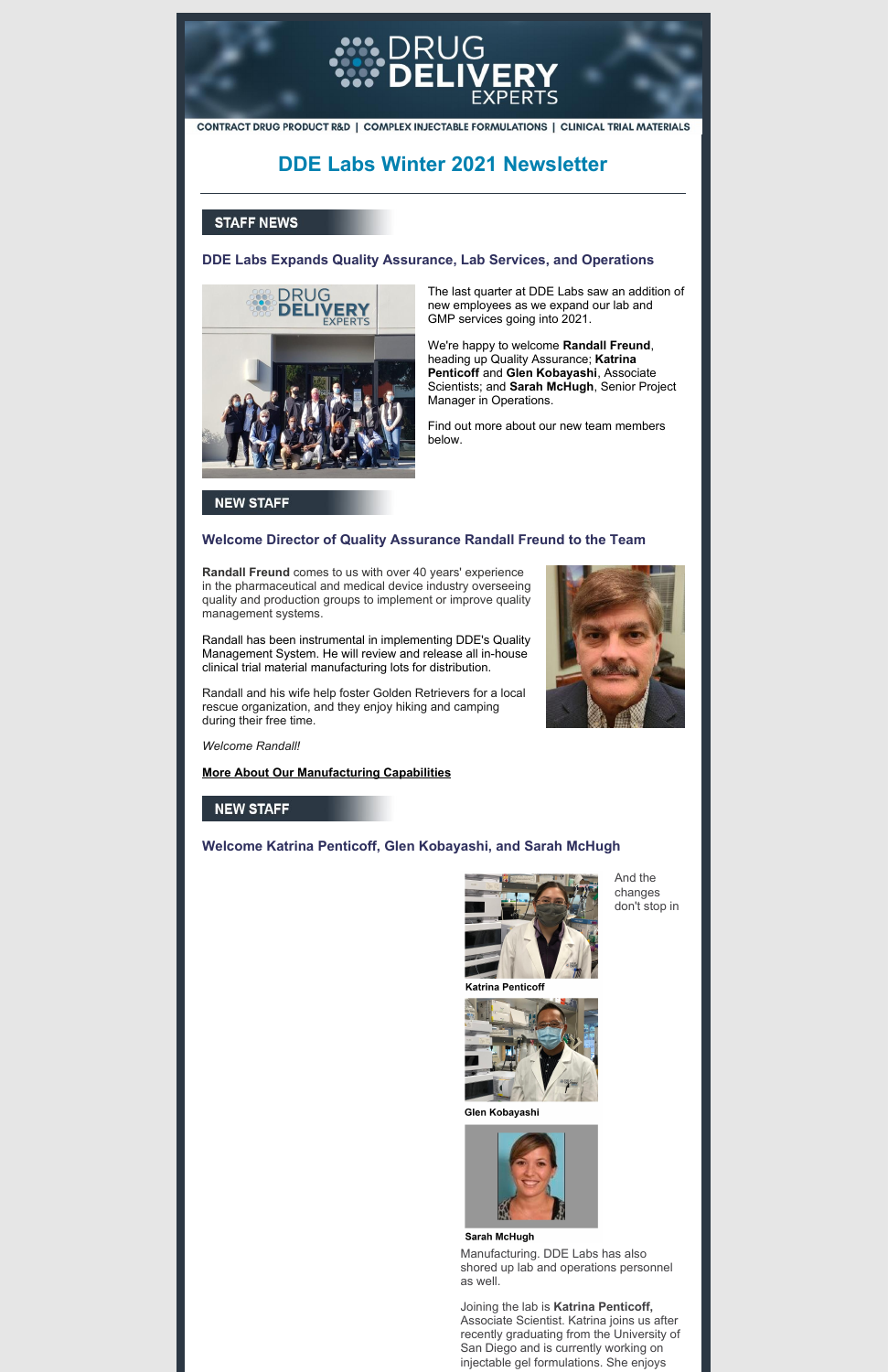cooking and especially baking treats to bring in for the DDE team.

Another new face in the lab is **Glen Kobayashi,** also an Associate Scientist. Glen was previously at Xeris Pharmaceuticals where he worked on non-aqueous formulations. At DDE, Glen is looking forward to working on new delivery systems for biologics. During his free time, he makes the most of the San Diego sunshine while bicycling, surfing, or riding his motorcycle.

JetCAP**™** works by delivering biologics topically to the inside of the gut wall or by injection into the gut wall for systemic bioavailability. JetCAP**™** is a patented technology that was developed with resources at DDE Labs and is owned by our innovation partner Baywind [Bioventures](http://baywindbio.com/).

And helping out in Operations is **Sarah McHugh**, our new Senior Project Manager. Sarah has 10 years' experience in project management consulting for CRO and Pharma companies. Sarah will streamline our project proposals, budgets, and timelines; increasing DDE's productivity. Sarah also enjoys her time outdoors with family, typically biking or hiking trails along the California coastline.

*Welcome Katrina, Glen, and Sarah!*

#### **More About Our Lab [Services](http://drugdeliveryexperts.com/capabilities-new/)**

### **EVENTS**

## **New JetCAP™ Data and Findings to be Presented at Biocom Meeting**

The previous two mini-symposia on Peptide Lipidation and Peptides in the Clinic are available to view on-demand for free at **[boulderpeptide.org](http://boulderpeptide.org)**. The next symposium is

Our CEO **Chris Rhodes** will present an update on JetCAP**™,** an oral capsule device developed at DDE Labs, at the upcoming Biocom Global Life Science Partnership Conference, Feb. 23-25.

You can find out more about the Biocom Partnership Conference [here](https://biocomglobalpartnering.org/).

#### **More on JetCAP™ [Technology](http://baywindbio.com/jetcap)**

## **EVENTS**

### **Watch Free Virtual Mini-Symposia from the Boulder Peptide Society**



DDE Labs is proud to be a longtime sponsor of the Boulder Peptide Symposium (BPS). Unfortunately, due to COVID-19, organizers were unable to host a live event in 2020.

In order to keep the peptide community informed and engaged during this time, the BPS Scientific Advisory Board has designed a series of free virtual events. Each minisymposia consists of two speakers on a topic specific to

peptides with a lively panel discussion afterward.



#### **More on How to Watch Free BPS Virtual [Events](https://www.boulderpeptide.org/virtual-bps/)**